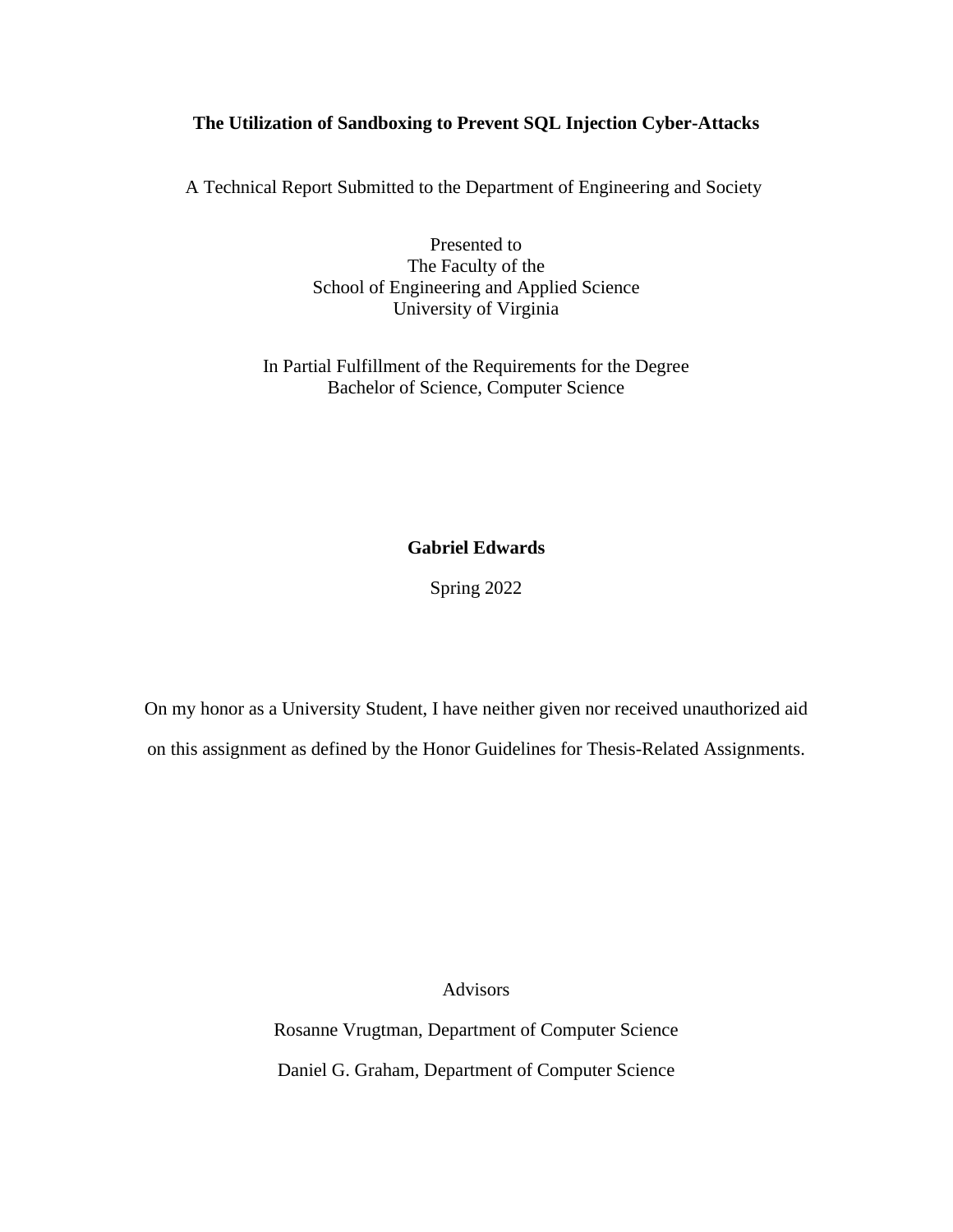# **The Utilization of Sandboxing to Prevent SQL Injection Cyber-Attacks**

CS4991 Capstone Report, 2022

Gabriel Edwards Computer Science The University of Virginia School of Engineering and Applied Science Charlottesville, Virginia USA gse3ez@virginia.edu

#### **Abstract**

SQL injection attacks are one of the most common forms of cyber-attack, with millions of them threatening major databases across the internet each day. To combat this problem and isolate potential threats, I propose applying the concept of sandboxing to database queries. The general method of sandboxing a database is to clone (copy) the database before applying an SQL query to it, apply the query to the separate cloned database, and then compare the two databases to determine if any changes were made. The goal of the proposed research would be to determine both the effectiveness of sandboxing in detecting and preventing an array of SQL injection queries, and the impact sandboxing would have on the average load and response times of a website.

The effectiveness of sandboxing in detecting injections would vary depending on its intended application. SQL injections are very easy to detect in search-based queries, but the process would be less reliable for table update queries. In terms of the effect on a website's usability, sandboxing is likely to cause a notable delay in response time. Further research comparing this solution to others that are already in use would provide important insight into whether the effectiveness of sandboxing is worth the increased response time it causes.

#### **1. Introduction**

In 2012, the hacking group Team GhostShell stole records from over 100 universities worldwide [7]. The names, addresses, emails, usernames, passwords, and even more sensitive info were stolen from over 36,000 unsuspecting, helpless university students, like those at the University of Virginia. The vulnerability that allowed this access, which security personnel across the world were unprepared for, was simple yet devastating: SQL injection. SQL injection attacks are one of the most common forms of cyber-attacks today, having comprised approximately two thirds of all cyber-attacks worldwide between 2017 and 2019 [6]. These attacks target SQL databases, where information is stored in tables and can be added, updated, retrieved from, deleted from, etc. using queries statements [2].

Typically, websites will ask for information from the user (like a username or password), which is then used within a query to access some information in a given table. Injection attacks work by "injecting" statements into these queries instead, which trick the website into accessing information that it was not given the proper credentials for.

There already exist several methods of countering SQL injections, which employ a range of techniques and often attempt to handle the issue at various stages of querying. Examples of these include: using prepared statements, which bind query parameters to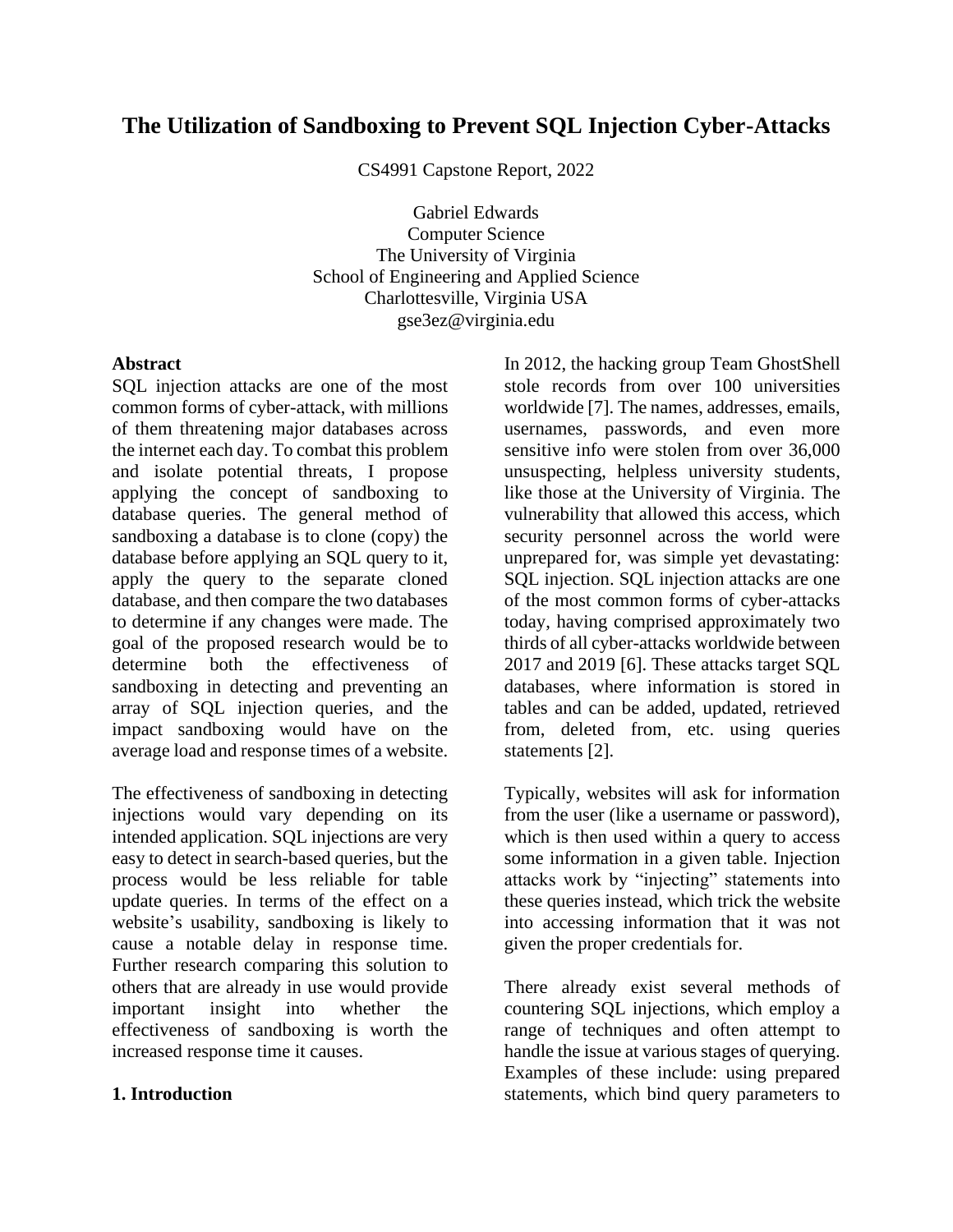specific data types (so that commands are treated as plaintext); validating input, such as ensuring an email address given to complete a query is in valid form; and requiring login credentials to update a table [3].

#### **2. Related Works**

Research in this area has primarily focused on methods of attack prevention that address the queries themselves, rather than their effects. One of the oldest and more widely used of these methods is to use prepared statements, as discussed by Tankic (2018). Prepared statements are simply prewritten statements executed by code, where variables given by the user are bound to predetermined data types. This differs from the focus of this paper in that potentially malicious commands are converted to plaintext (and neutered) before the query is executed, as opposed to examining the result of the query.

A more recently proposed version of query sanitation comes from research by Abikoye et al. (2020), which involves using the Knuth-Morris-Pratt string matching algorithm to simply compare a given query to known SQL injection commands, and reject matching queries. This differs from this research in the same way as prepared statements; however, it involves a similar requirement of comparing strings, and suggests the potentially effective KMP algorithm.

In addition to query sanitization methods, the strategy of Object-Relation Mapping, which is very similar to this research, involves copying a given table to another structure, where queries are then safely performed on that structure. It differs, however, in that tables are copied into an entirely separate data structure, as opposed to simply a second table. Creating a mapping from a relational database to a data structure is said by Lorenz et al. (2017) to be very difficult, and this research hopes to negate this issue.

## **3. Proposed Design**

The research in this paper is focused on applying a new method of preventing SQL injection attacks, and determining its viability against multiple forms of injection.

### **3.1 Types of SQL Injection Attacks**

SQL injection attacks can take several different forms, meant to produce different results. The first type is those that directly manipulate the data in a given table, for instance removing an entry or deleting the entire table. The second type is those which cause a query to return different results than expected. One example of this is that of forcing a table of products on an online retailer's website to display a table of user's login information instead. The final type addressed by this proposal is those which cause error messages to be displayed on the webpage, which could potentially give an attacker valuable information about database structure.

#### **3.2 Proposal Overview**

The crux of the proposed solution is the idea of sandboxing. Sandboxing is the practice of running a particular software along with all dependent software in a separate environment. The purpose is to limit the impact of an exploited vulnerability in that software; the attacker cannot reach any important data or computer systems, since there is no path from the vulnerable software. This proposal suggests that to prevent SQL injections, a given table that is meant to be accessed could be copied into a separate database, where it would then be queried. In this way, any alterations made to the table by an injected query would not affect the original data. Following this, the two tables would be compared entry by entry to determine if the query was malicious.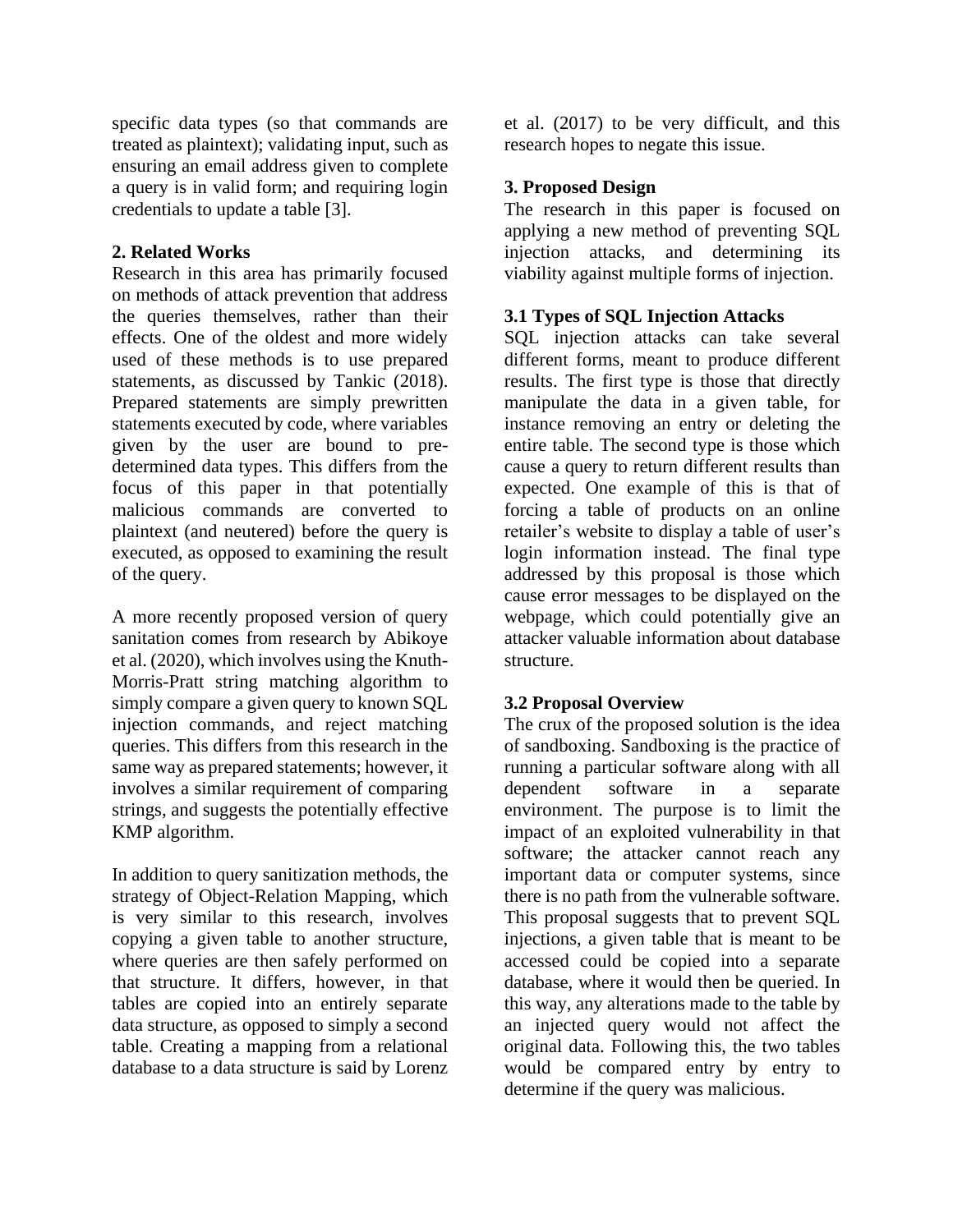To address the second two types of SQLi attacks, the query results would also be sandboxed and examined. This is much more implementation-based, and would require building a sample of expected results with the widest coverage possible for the given task. The result of the query would then be compared to each expected result, using regular expression to determine if it contains the correct type of data. Also, a simple error handler would be written to catch unexpected errors and prevent them from being displayed directly on the given website.

## **3.3 Experimental Design**

There are two questions about the proposed design that must be answered: what amount of SQL injection attacks are caught using this method; and how much time does it add to a given website operation? To test, a sample website would be written in the HTML language, connected to two SQL databases: one containing populated tables of user login information and fake product information, and the other containing two empty tables. The website would contain a field for the user to input a given product item name to display on the website, which would be meant to query the product table for an entry matching that name. Before querying, a timer would start, and both tables would be copied in the manner described. The query would then be executed on the copied product table. To determine if the table was manipulated, each entry of both tables would be compared with the original versions, where any deviations would be logged. To determine if login information (which would be targeted) is returned, the result would be converted to a string and compared to a list of unique identifier strings given to all product entries; any misses would be logged. Following these operations, the recorded time would also be logged. A sample of typical SQLi attack queries would then be executed on the

database, for various table sizes ranging from 100 entries to 10 million entries.

## **4. Expected Results**

The time addition of the proposed process is very straightforward to calculate. First, each entry in both tables would need to be copied between databases adding N operations (where N is the number of entries). Then, each table entry would need to be compared, adding N more operations. Finally, the result would need to be compared to the list of product names, adding M operations (where M is the number of products). Therefore, 3N + M operations are added, upper bounded by 4N. Both comparing and copying happen in constant (negligible) time, so this process would add a linear amount of time. This means that at small table sizes, the extra time would likely not be noticeable; at sizes approaching 10 million, they could potentially be.

It is likely that determining the effectiveness of the experiment would be less straightforward. It is expected that it would catch all of the potential data leak attacks possible. Regex comparison is a process that is known to be effective, and any login info returned by a query would certainly be flagged as not containing a unique product identifier. The issue is that this experiment cannot guarantee the effectiveness of the process for all use cases. This lies in the fact that there is an unknowable amount of possible query types and data that could be returned, all of which requiring unique testing.

## **5. Conclusion**

The results expected from this proposal point to a promising proof of concept, with a reasonable level of effectiveness with small, simple cases. That said, real-world databases and injection attacks are wildly complex and diverse, much more so than those discussed